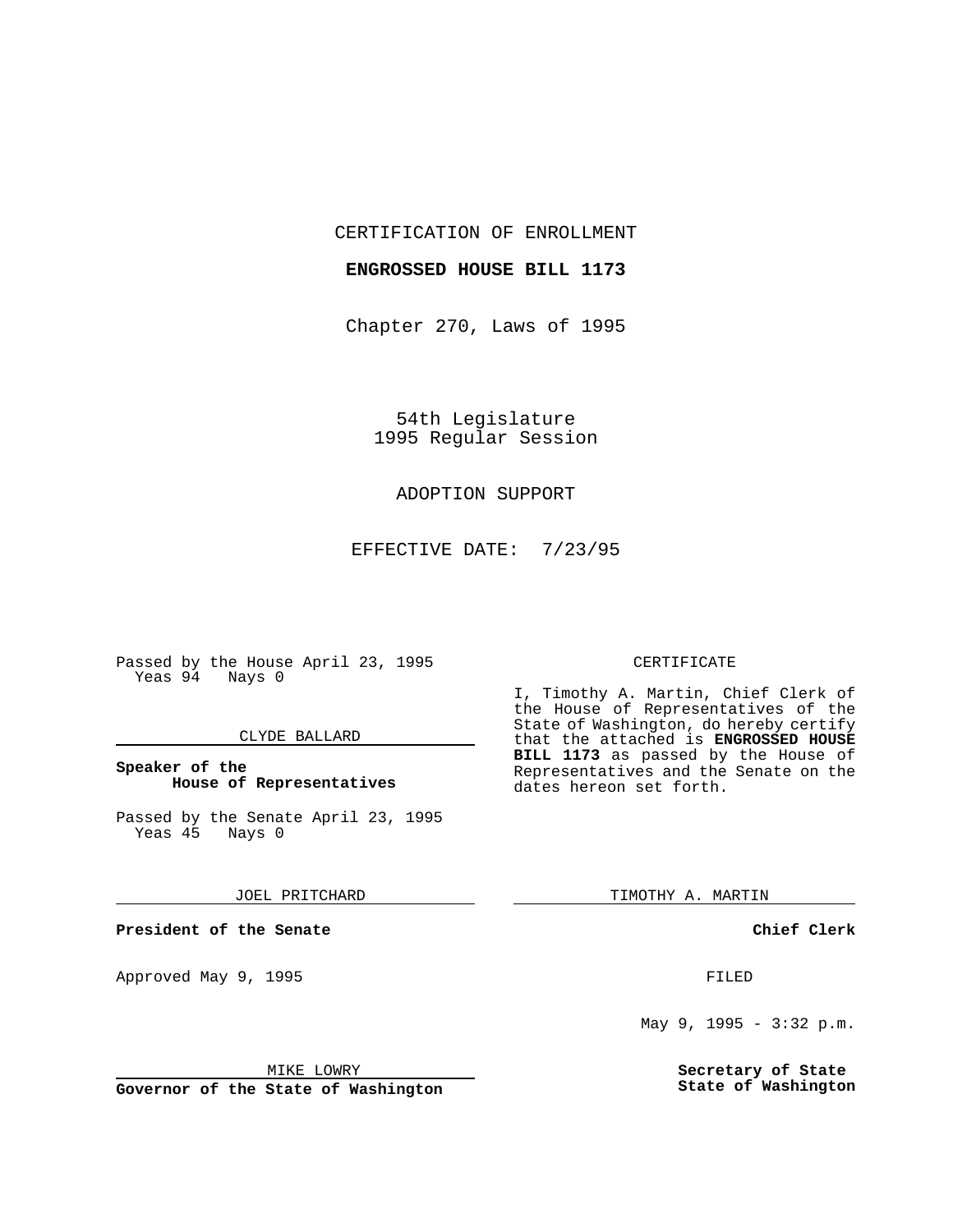# **ENGROSSED HOUSE BILL 1173** \_\_\_\_\_\_\_\_\_\_\_\_\_\_\_\_\_\_\_\_\_\_\_\_\_\_\_\_\_\_\_\_\_\_\_\_\_\_\_\_\_\_\_\_\_\_\_

\_\_\_\_\_\_\_\_\_\_\_\_\_\_\_\_\_\_\_\_\_\_\_\_\_\_\_\_\_\_\_\_\_\_\_\_\_\_\_\_\_\_\_\_\_\_\_

AS RECOMMENDED BY THE CONFERENCE COMMITTEE

Passed Legislature - 1995 Regular Session

#### **State of Washington 54th Legislature 1995 Regular Session**

**By** Representatives Cooke and Brown; by request of Department of Social and Health Services

Read first time 01/16/95. Referred to Committee on Children & Family Services.

1 AN ACT Relating to adoption support; amending RCW 74.13.118, 2 74.13.121, 26.33.110, 26.33.310, and 26.33.260; adding a new section to 3 chapter 26.33 RCW; and creating new sections.

4 BE IT ENACTED BY THE LEGISLATURE OF THE STATE OF WASHINGTON:

 NEW SECTION. **Sec. 1.** The legislature finds that it is in the best interest of the people of the state of Washington to support the adoption process in a variety of ways, including easing administrative burdens on adoptive parents receiving financial support, providing finality for adoptive placements and stable homes for children, and not delaying adoptions.

11 **Sec. 2.** RCW 74.13.118 and 1985 c 7 s 138 are each amended to read 12 as follows:

13 At least ((annually)) once every five years, the secretary shall 14 review the need of any adoptive parent or parents receiving continuing 15 support pursuant to RCW 26.33.320 and 74.13.100 through 74.13.145, or 16 the need of any parent who is to receive more than one lump sum payment 17 where such payments are to be spaced more than one year apart. ((Such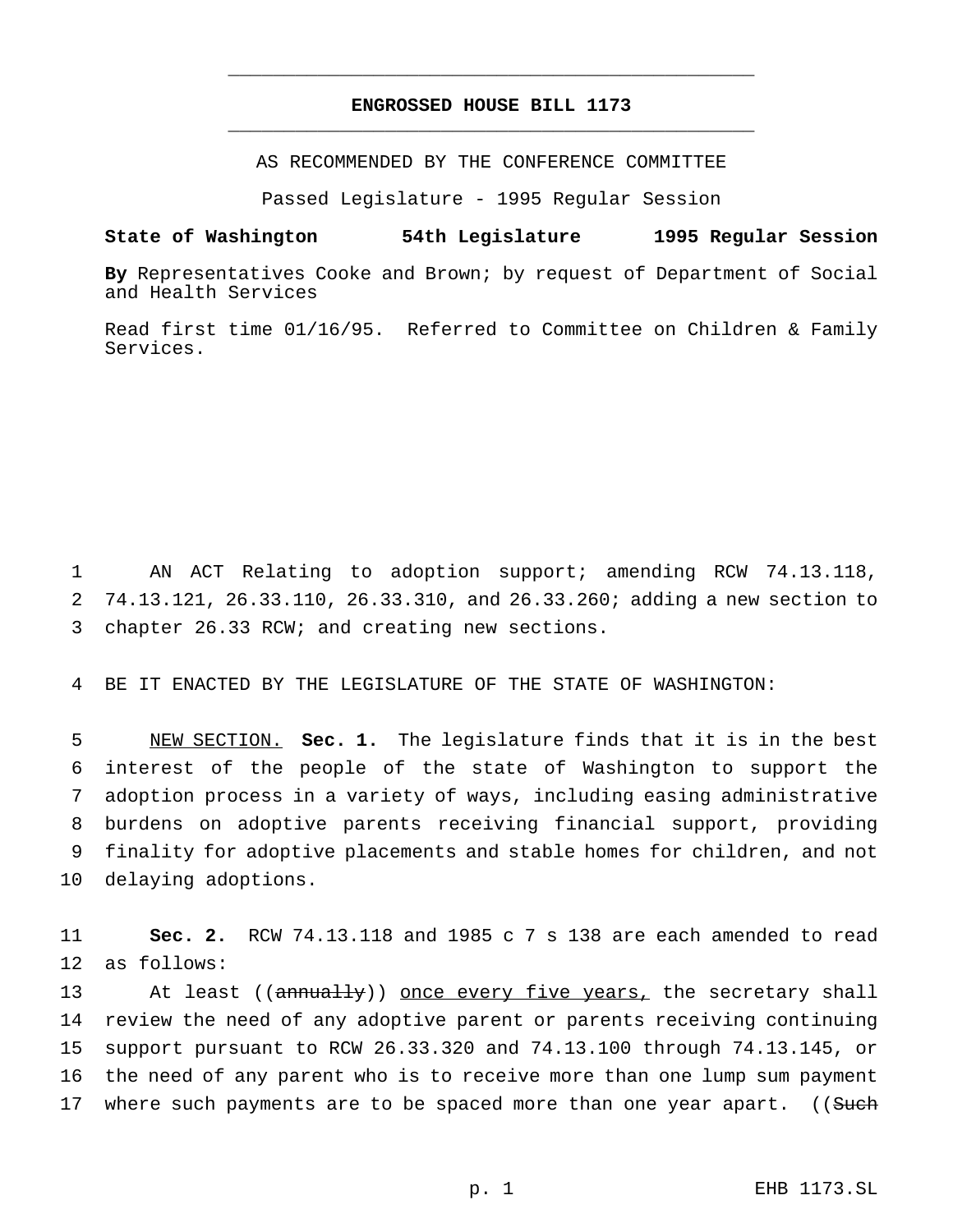review shall be made not later than the anniversary date of the

2 adoption support agreement.))

3 At the time of such ((annual)) review and at other times ((during 4 the year)) when changed conditions, including variations in medical opinions, prognosis and costs, are deemed by the secretary to warrant such action, appropriate adjustments in payments shall be made based upon changes in the needs of the child, in the adoptive parents' income, resources, and expenses for the care of such child or other members of the family, including medical and/or hospitalization expense not otherwise covered by or subject to reimbursement from insurance or other sources of financial assistance.

 Any parent who is a party to such an agreement may at any time in writing request, for reasons set forth in such request, a review of the amount of any payment or the level of continuing payments. Such review shall be begun not later than thirty days from the receipt of such request. Any adjustment may be made retroactive to the date such request was received by the secretary. If such request is not acted on within thirty days after it has been received by the secretary, such parent may invoke his rights under the hearing provisions set forth in RCW 74.13.127.

 **Sec. 3.** RCW 74.13.121 and 1985 c 7 s 139 are each amended to read as follows:

 So long as any adoptive parent is receiving support pursuant to RCW 24 26.33.320 and 74.13.100 through 74.13.145 he or she shall, ((not later 25 than two weeks after it is filed with the United States government)) 26 upon request, file with the secretary a copy of his or her federal income tax return. Such return and any information thereon shall be marked by the secretary "confidential", shall be used by the secretary solely for the purposes of RCW 26.33.320 and 74.13.100 through 74.13.145, and shall not be revealed to any other person, institution or agency, public or private, including agencies of the United States government, other than a superior court, judge or commissioner before whom a petition for adoption of a child being supported or to be supported pursuant to RCW 26.33.320 and 74.13.100 through 74.13.145 is then pending.

 In carrying on the review process authorized by RCW 26.33.320 and 74.13.100 through 74.13.145 the secretary may require the adoptive parent or parents to disclose such additional financial information,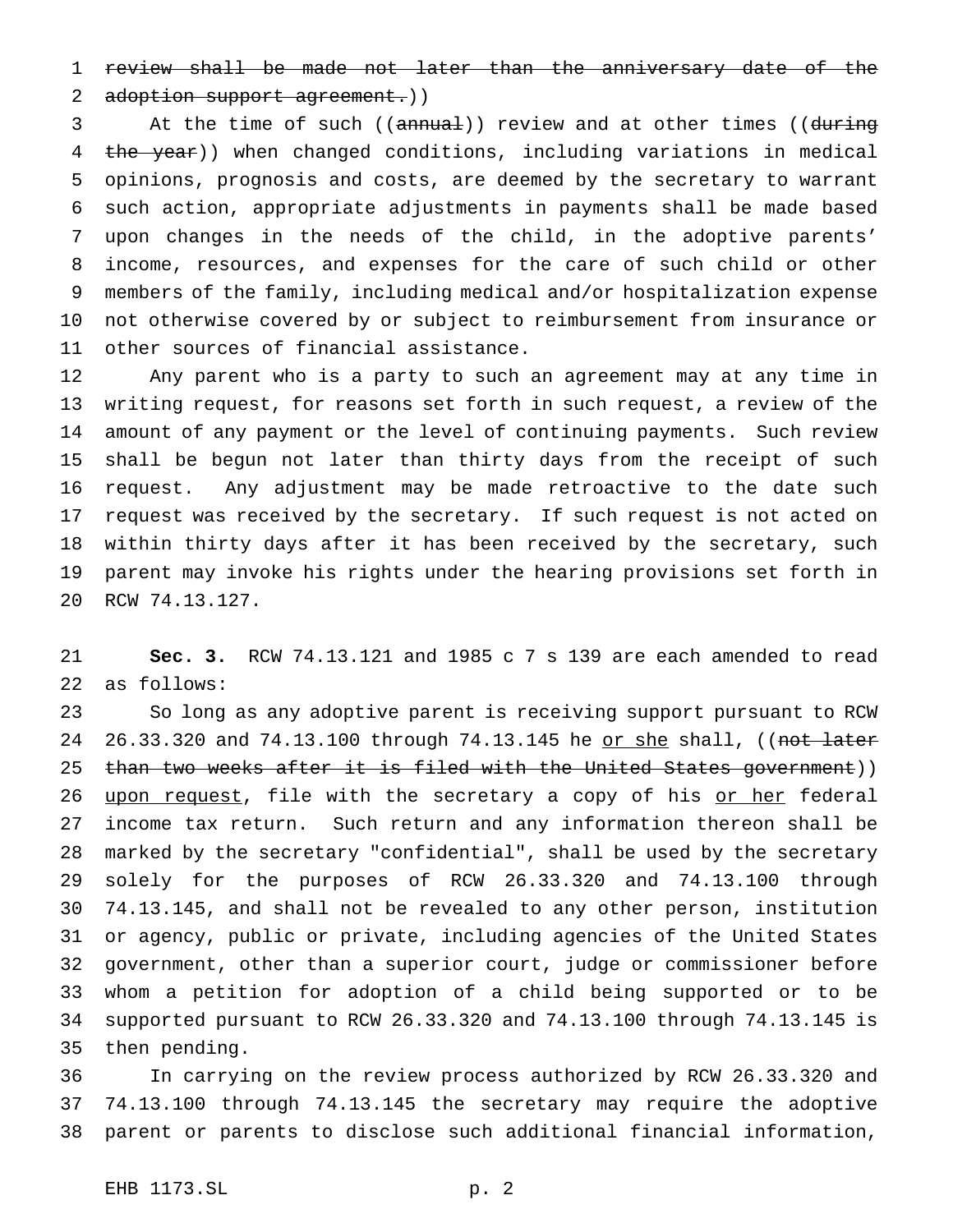1 not privileged, as may enable him or her to make determinations and adjustments in support to the end that the purposes and policies of this state expressed in RCW 74.13.100 may be carried out, provided that no adoptive parent or parents shall be obliged, by virtue of this section, to sign any agreement or other writing waiving any constitutional right or privilege nor to admit to his or her home any agent, employee, or official of any department of this state, or of the United States government.

 Such information shall be marked "confidential" by the secretary, 10 shall be used by him or her solely for the purposes of RCW 26.33.320 and 74.13.100 through 74.13.145, and shall not be revealed to any other person, institution, or agency, public or private, including agencies of the United States government other than a superior court judge or commission before whom a petition for adoption of a child being supported or to be supported pursuant to RCW 26.33.320 and 74.13.100 through 74.13.145 is then pending.

 NEW SECTION. **Sec. 4.** The legislature recognizes that some prospective adoptive parents may not have finalized the adoption of a foster child in their care because the adoption support program as it is presently structured may offer special children with complex needs fewer necessary services than the foster care program provides them through exceptional cost plans. Enhancement of the adoption support program could increase the likelihood that such special needs children could be adopted.

 The department of social and health services is directed to conduct a study to determine the costs, program impact, and appropriateness of extending exceptional cost rate foster care plans for special needs children to the adoption support program. The department of social and health services shall complete the study and report its findings to the legislature no later than September 1, 1995.

 **Sec. 5.** RCW 26.33.110 and 1987 c 170 s 5 are each amended to read as follows:

 (1) The court shall set a time and place for a hearing on the petition for termination of the parent-child relationship, which shall not be held sooner than forty-eight hours after the child's birth. However, if the child is an Indian child, the hearing shall not be held sooner than ten days after the child's birth and the time of the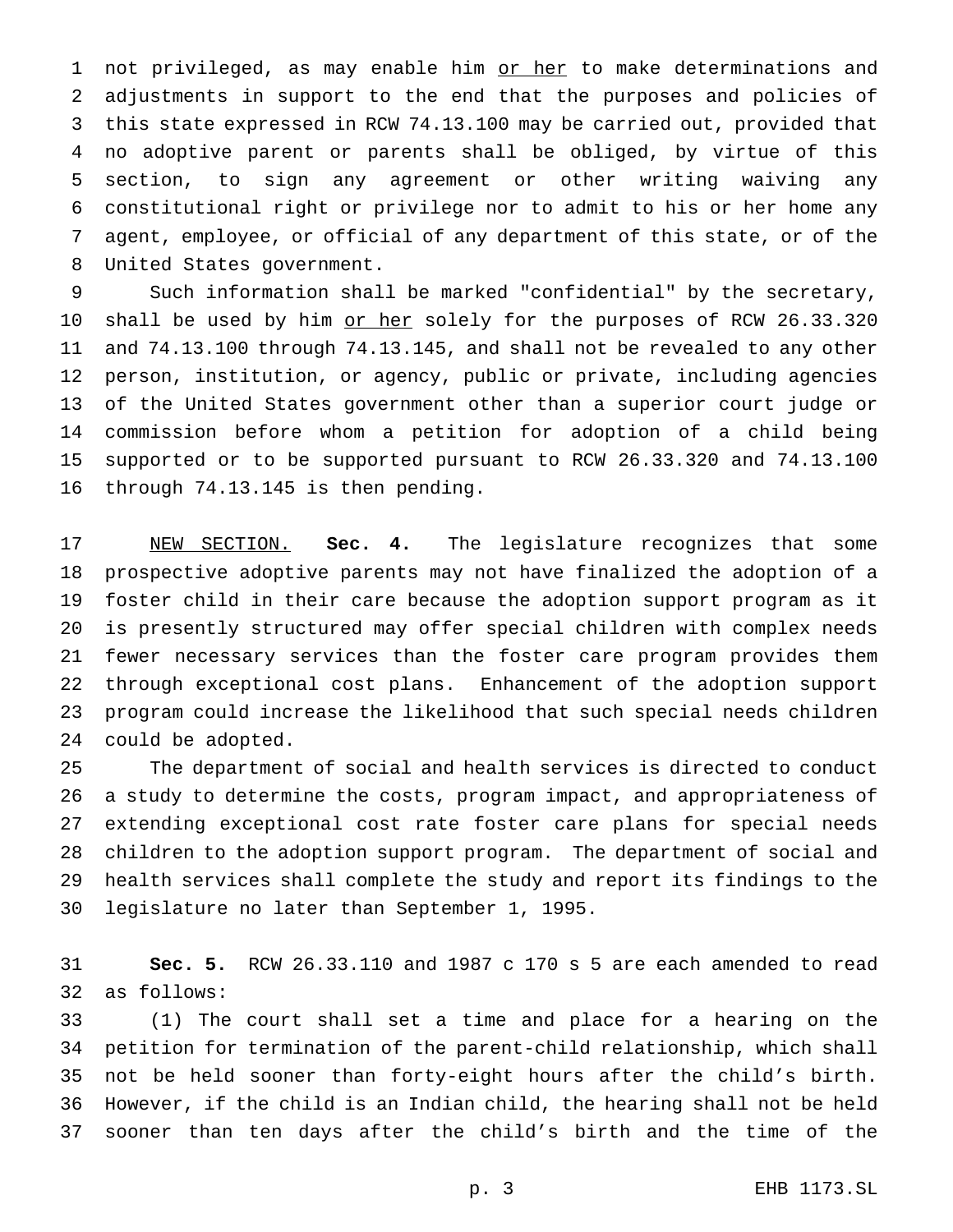hearing shall be extended up to twenty additional days from the date of the scheduled hearing upon the motion of the parent, Indian custodian, or the child's tribe.

 (2) Notice of the hearing shall be served on the petitioner, the nonconsenting parent or alleged father, the legal guardian of a party, and the guardian ad litem of a party, in the manner prescribed by RCW 26.33.310. If the child is an Indian child, notice of the hearing shall also be served on the child's tribe in the manner prescribed by 25 U.S.C. Sec. 1912(a).

 (3) Except as otherwise provided in this section, the notice of the petition shall:

 (a) State the date and place of birth. If the petition is filed prior to birth, the notice shall state the approximate date and location of conception of the child and the expected date of birth, and shall identify the mother;

 (b) Inform the nonconsenting parent or alleged father that: (i) He or she has a right to be represented by counsel and that counsel will be appointed for an indigent person who requests counsel; and (ii) failure to respond to the termination action within twenty days of 20 service if served within the state or thirty days if served outside of 21 this state, will result in the termination of his or her parent-child relationship with respect to the child;

 (c) Inform an alleged father that failure to file a claim of paternity under chapter 26.26 RCW or to respond to the petition, within twenty days of the date of service of the petition is grounds to terminate his parent-child relationship with respect to the child;

 (d) Inform an alleged father of an Indian child that if he acknowledges paternity of the child or if his paternity of the child is established prior to the termination of the parent-child relationship, that his parental rights may not be terminated unless he: (i) Gives valid consent to termination, or (ii) his parent-child relationship is terminated involuntarily pursuant to chapter 26.33 or 13.34 RCW.

 **Sec. 6.** RCW 26.33.310 and 1987 c 170 s 9 are each amended to read as follows:

 (1) Petitions governed by this chapter shall be served in the 36 ((same)) manner as ((a complaint in a civil action under)) set forth in the superior court civil rules. Subsequent notice, papers, and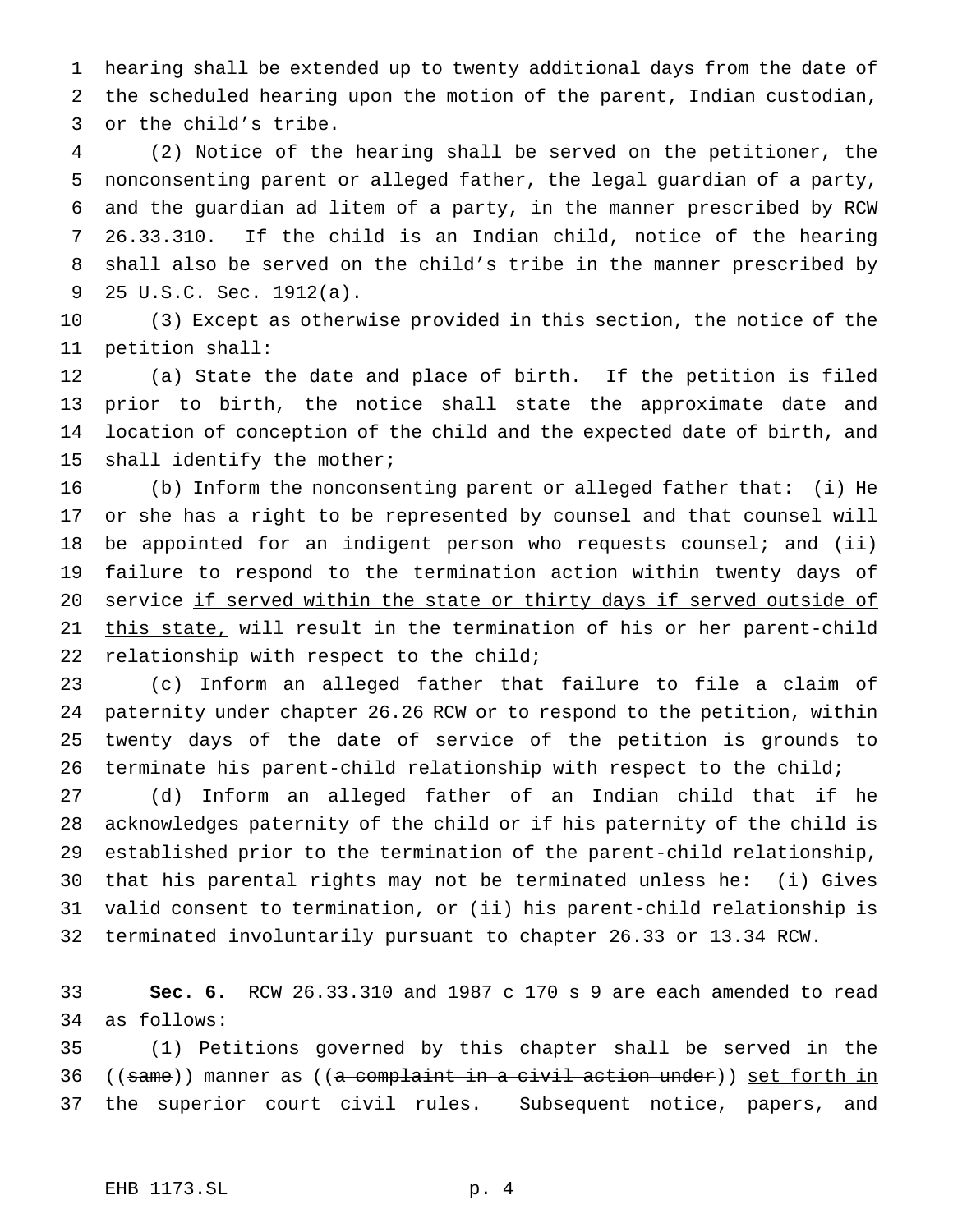pleadings may be served in the manner provided in superior court civil rules.

 (2) If personal service on any parent or alleged father who has not 4 consented to the termination of his or her parental rights can be given, the summons and notice of hearing on the petition to terminate parental rights shall be served at least twenty days before the hearing 7 date if served within the state or thirty days if served outside of 8 this state.

 (3) If personal service on the parent or any alleged father, either within or without this state, cannot be given, notice shall be given: 11 (a) By first class and registered mail, mailed at least ((twenty)) 12 thirty days before the hearing to the person's last known address; and (b) by publication at least once a week for three consecutive weeks 14 with the first publication date at least ((twenty-five)) thirty days before the hearing. Publication shall be in a legal newspaper in the city or town of the last known address within the United States and its territories of the parent or alleged father, whether within or without 18 this state, or, if no address is known to the petitioner, publication 19 shall be in the city or town of the last known whereabouts within the United States and its territories; or if no address or whereabouts are 21 known to the petitioner or the last known address is not within the United States and its territories, in the city or town where the proceeding has been commenced.

24 ( $(\frac{43}{12})$ ) (4) Notice and appearance may be waived by the department, an agency, a parent, or an alleged father before the court or in a writing signed under penalty of perjury. The waiver shall contain the current address of the department, agency, parent, or alleged father. The face of the waiver for a hearing on termination of the parent-child relationship shall contain language explaining the meaning and consequences of the waiver and the meaning and consequences of termination of the parent-child relationship. A person or agency who has executed a waiver shall not be required to appear except in the case of an Indian child where consent to termination or adoption must be certified before a court of competent jurisdiction pursuant to 25 U.S.C. Sec. 1913(a).

 $((+4))$   $(5)$  If a person entitled to notice is known to the petitioner to be unable to read or understand English, all notices, if practicable, shall be given in that person's native language or through an interpreter.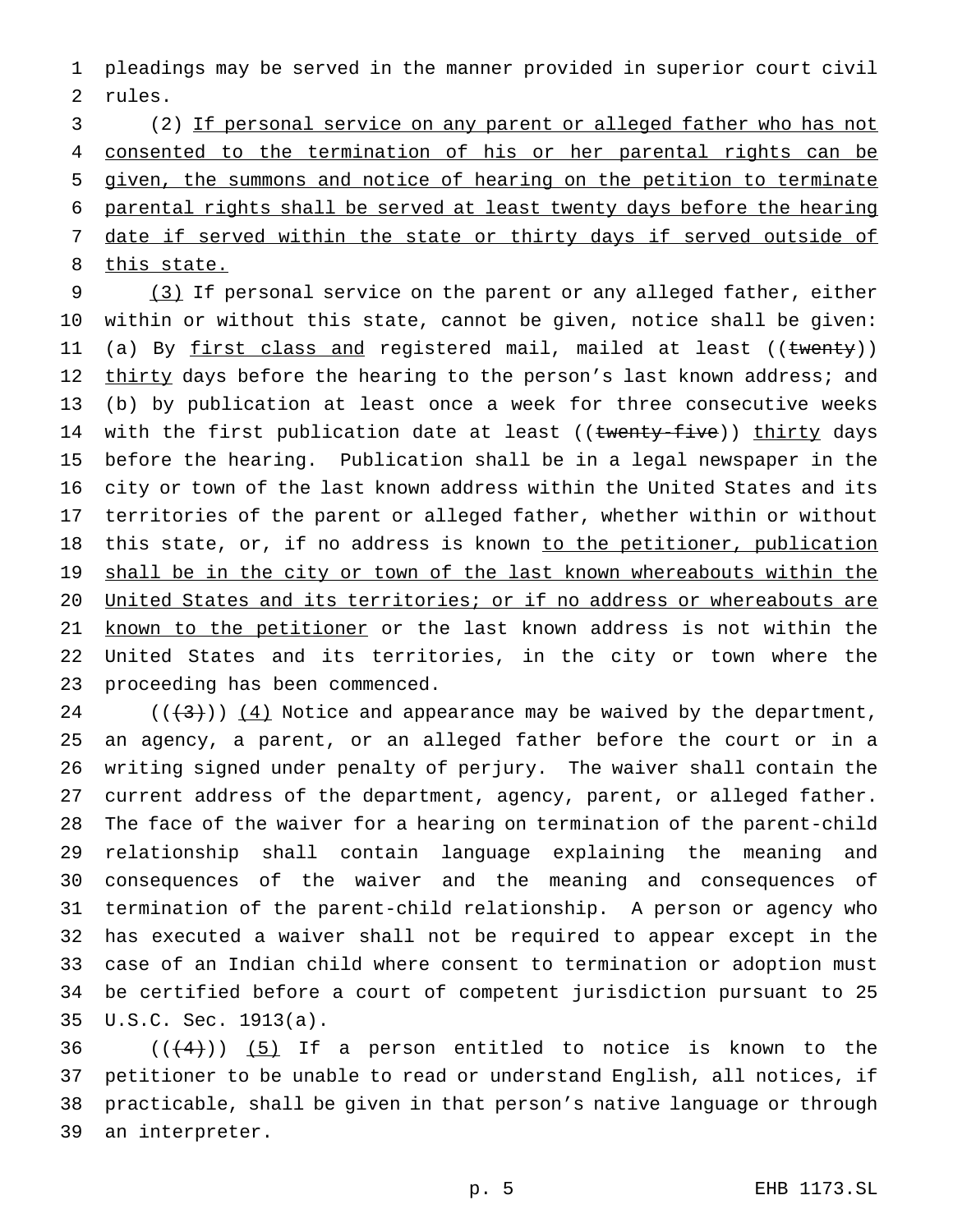$((\overline{5}))$  (6) Where notice to an Indian tribe is to be provided pursuant to this chapter and the department is not a party to the proceeding, notice shall be given to the tribe at least ten business days prior to the hearing by registered mail return receipt requested.

 **Sec. 7.** RCW 26.33.260 and 1984 c 155 s 26 are each amended to read as follows:

 (1) The entry of a decree of adoption divests any parent or alleged father who is not married to the adoptive parent or who has not joined in the petition for adoption of all legal rights and obligations in respect to the adoptee, except past-due child support obligations. The adoptee shall be free from all legal obligations of obedience and maintenance in respect to the parent. The adoptee shall be, to all intents and purposes, and for all legal incidents, the child, legal heir, and lawful issue of the adoptive parent, entitled to all rights and privileges, including the right of inheritance and the right to take under testamentary disposition, and subject to all the obligations of a natural child of the adoptive parent.

 (2) Any appeal of an adoption decree shall be decided on an accelerated review basis.

 (3) Except as otherwise provided in RCW 26.33.160(3) and (4)(h), no 21 person may challenge an adoption decree on the grounds of:

 (a) A person claiming or alleging paternity subsequently appears 23 and alleges lack of prior notice of the proceeding; or

24 (b) The adoption proceedings were in any other manner defective.

25 (4) It is the intent of the legislature that this section provide

26 finality for adoptive placements and stable homes for children.

 NEW SECTION. **Sec. 8.** A new section is added to chapter 26.33 RCW to read as follows:

 An adoption shall not be delayed or denied on the basis of the race, color, or national origin of the adoptive parent or the child involved. However, when the department or an agency considers whether a placement option is in a child's best interests, the department or agency may consider the cultural, ethnic, or racial background of the child and the capacity of prospective adoptive parents to meet the needs of a child of this background. This provision shall not apply to or affect the application of the Indian Child Welfare Act of 1978, 25 U.S.C. Sec. 1901 et seq.